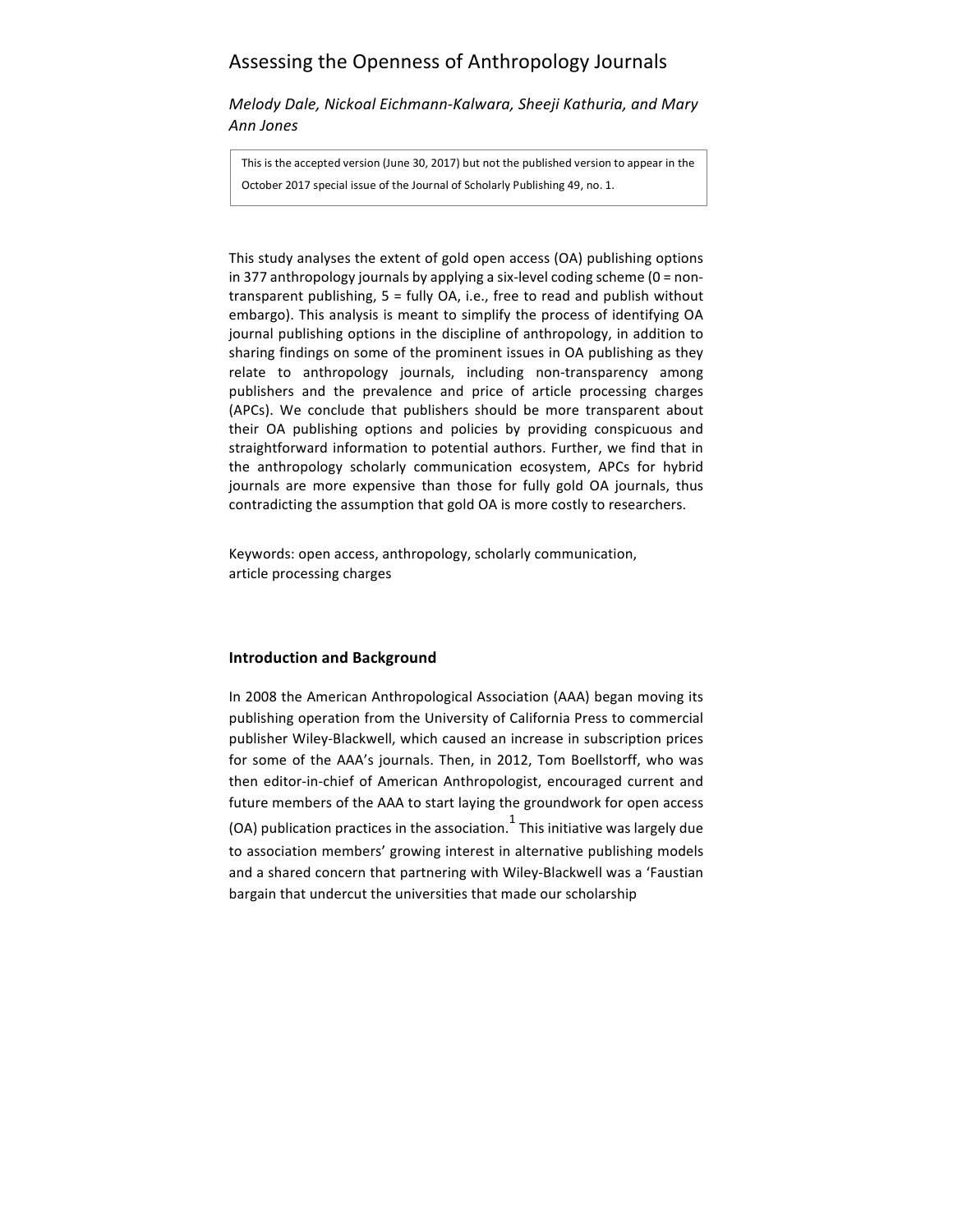possible in the first place.<sup>'2</sup> Furthermore, in sympathy with the growing open scholarship movement, some anthropologists have also advocated OA models for greater visibility and dissemination of anthropological research. Fortunately, some scholarly societies have had successful results with increased membership and revenue through partnerships supporting OA, such as the Society of Cultural Anthropology through its journal Cultural Anthropology.<sup>3</sup> This success owes partly to the fact that 'scholars liked the idea of being a part of an innovative and fair publishing model, and were willing to pay section dues even for a journal they could receive for nothing.<sup>14</sup> However, as Brad Weiss notes, 'open access does not mean that publication is free,<sup> $5$ </sup> and not everyone in the AAA has welcomed or accepted OA as a viable publishing model. Michael Chibnik, editor-in-chief of American Anthropologist after Boellstorff, argued that such a model would require large grants or otherwise would compound the problem of unpaid editorial labour,<sup>6</sup> which remains a problem for a variety of journals. Despite this, positive sentiments about OA remain strong among anthropologists who call for continued exploration in, and experimentation with, OA publishing models that are sustainable and scalable.

Seeing this trend, we sought to explore the extent of openness in anthropology journals. We wanted to examine the extent to which OA publishing is an option for scholars in anthropology; more specifically, we wanted to investigate how publishers portray their publishing options to authors. While a longitudinal analysis might help to determine whether the prominence of OA options affects a journal's reputation (as seen with Cultural Anthropology), we thought it worthwhile to evaluate how publishers themselves communicate publishing options to authors and to see whether there are any correlations between having OA options available, requiring article processing charges (APCs), and making those OA options transparent to authors. For this exploratory study, we compiled a large sample of anthropology journals by creating a master list of titles sourced from the AAA, the World Council of Anthropological Associations (WCAA), Journal Citation Reports (JCR), Scimago Scientific Journal Rankings (SJR), and the Directory of Open Access Journals (DOAJ). We rated the journals on a scale of openness:  $0 =$  non-transparent publishing options,  $1 =$  subscription only,  $2 = OA$  option,  $3 =$  completely  $OA$  with an APC,  $4 =$  delayed  $OA$  (free to read and publish after an embargo), and 5 = fully OA (free to read and publish without an embargo).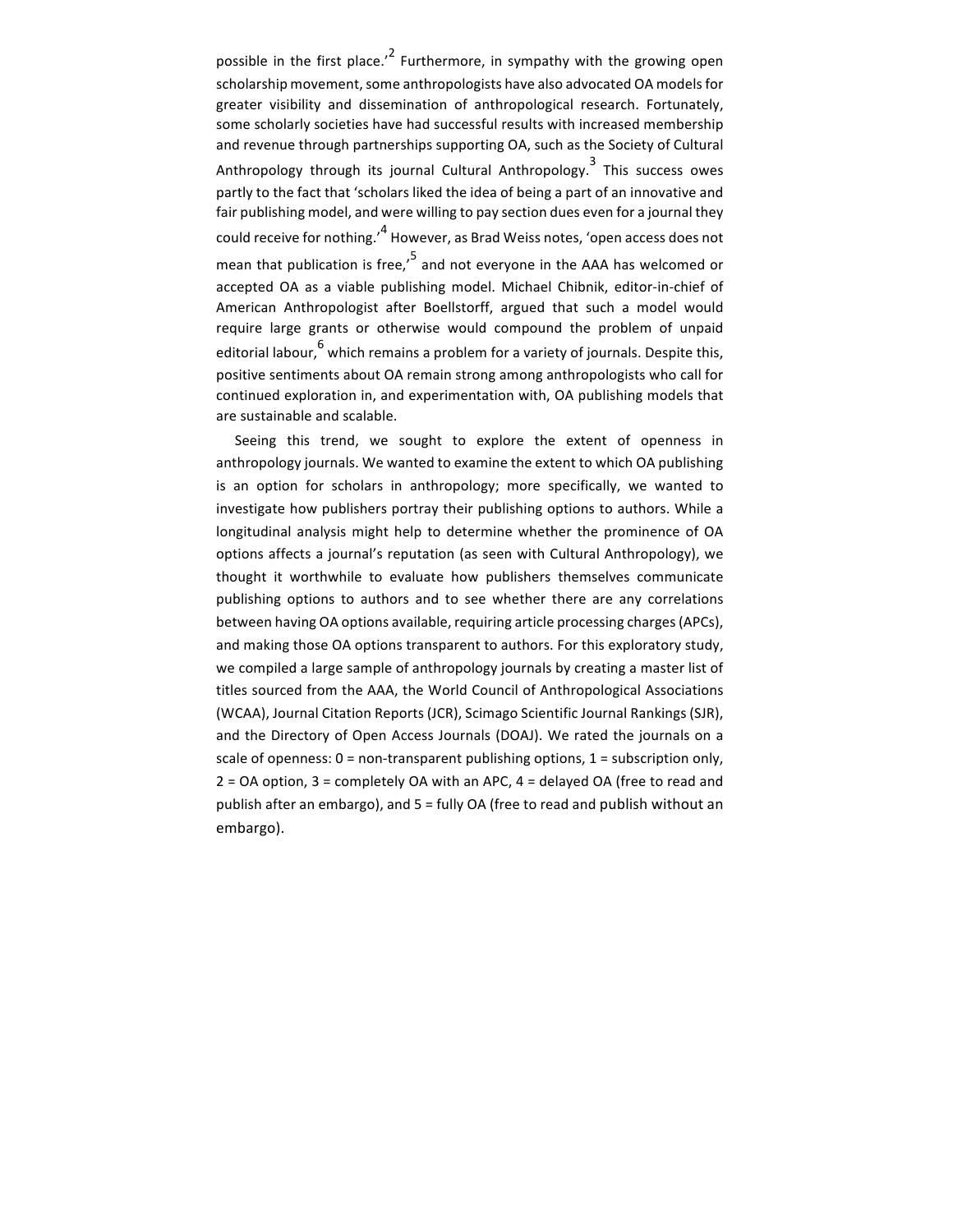While prospective authors can refer to the DOAJ if they are interested in publishing in OA journals and want to search by APCs, copyright licenses, or country of origin, we undertook our study with the assumption that not all authors are familiar with the DOAJ. Moreover, we wanted to survey the scholarly journal landscape of anthropology at large, across the spectrum of subscription-only journals to fully gold OA.

This project was inspired by the work of Micah Vandegrift and Chealsye Bowley.<sup>7</sup> who analyzed library and information science journals and created a Journal Openness Index. Vandegrift and Bowley assessed copyrights, reuse rights, and author posting rights by assigning numerical values to SPARC's Open Access Spectrum  $\frac{8}{3}$  and ranked library science journals accordingly. Adopting a similar methodology to study anthropology journals seemed relevant to us given the increased awareness and advocacy of OA publishing models in the discipline of anthropology. Furthermore, Elsevier's May 2016 purchase of the Social Science Research Network, or SSRN, which served as a major OA repository for anthropology, incited skepticism within the social sciences and raised concerns about the future of this OA venue.<sup>9</sup> As such, we wanted to take a snapshot of the state of publishing in anthropology to see how its scholarly communication ecosystem stands in relation to OA.

When choosing a forum in which to publish their scholarship, authors tend to make choices based on relevancy, impact factor, prestige, acceptance rates, and effects on promotion and tenure applications.<sup>10</sup> However, as scholarly publishing continues to evolve, these criteria have expanded to include additional publishing concerns, such as distribution, archiving, and reuse rights. While assessments of disciplinary approaches to open scholarship have focused primarily on scholars' attitudes toward OA publishing and practices, $12$  we sought instead to shed light on the level of transparency that publishers provide for the OA publishing options they make available to authors.

#### **Current Models of Journal Publishing**

Academic publishing currently has three primary journal publishing models. Most popular and best understood by authors and readers is the subscription journal. This model is the traditional toll-access model, whereby a reader must have institutional access to a journal, buy a subscription, or pay per article to read content. Subscription journals account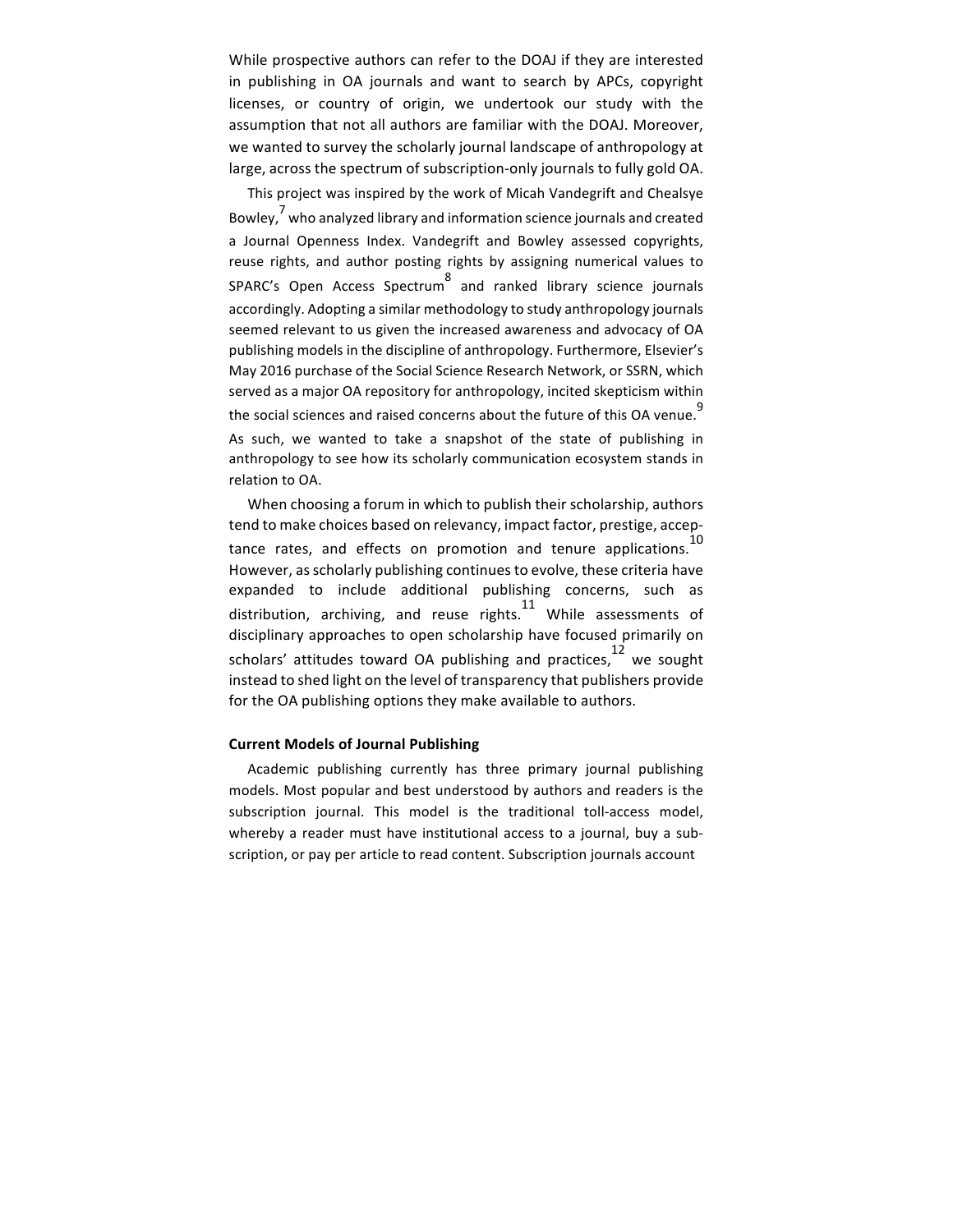for a big part of many university and research libraries' collections budgets due to the substantial cost of providing research journals to faculty and students. Despite rising subscription costs and decreasing library budgets, the subscription model continues to be the mainstay method by which university libraries provide access to periodicals. $^{13}$ 

The second type of journal publishing model is fully OA journals, which may or may not require an APC. Fully OA serials have become a hot topic in the wake of ever-increasing subscription prices.  $14$  Levels of openness exist on a spectrum, including green OA, which allows authors to archive specific versions of papers as permitted by copyright contracts; gold OA, where APCs are generally the only requirement for OA publication; and diamond OA, where articles are free to publish and free to read.<sup>15</sup> The options available vary by journal and publisher. The OA movement received a boost when the National Institutes of Health (NIH) instated a mandate for federally funded peer-reviewed research to be more readily available to the people (i.e., the taxpayers) whose taxes finance federal grants that subsidize published research.<sup>16</sup> The NIH mandate, which began in 2008, became the impetus for additional federal agencies to follow suit, resulting in more federally funded re-search outcomes being accessible to the general public. This mandate, in turn, resulted in larger conversations in academia about how to better disseminate research results to those who need it but who are not affiliated with a university where access is provided by a library. OA offers opportunities for researchers to make a greater impact with their research by reaching a multitude of readers never before considered worthy stakeholders in academic research.

The third publishing model is a combination of subscription and OA, generally known as hybrid journals. These are subscription journals with select articles made openly available to readers when authors pay an APC. The hybrid model allows authors to satisfy the OA mandates of federal agencies while still publishing in their discipline's top journals. For example, Nature is a prestigious generalist science journal, but without the hybrid option, authors could not publish in Nature and have their research immediately open for public access. Seeing the need for individual articles in subscription journals to be open to the general public, publishers created a fee-based system providing authors with a means to comply with the mandate while still publishing in desirable top-rated journals.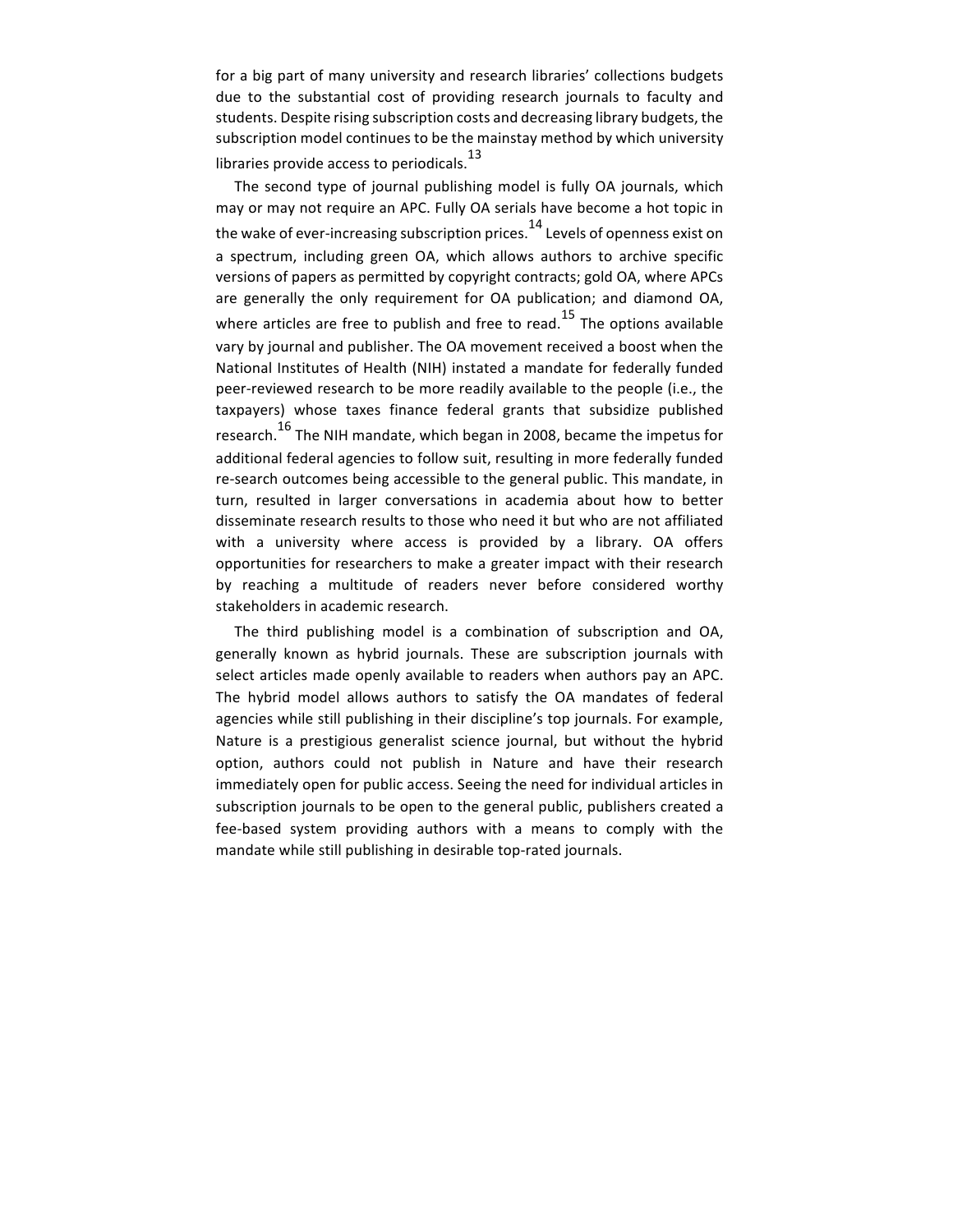JCR and SJR primarily consist of journals written in English, and 'large parts of the world are excluded from the highest ranked academic journals because they are not able to write in English to a sufficiently high standard.<sup>25</sup> In order to be sensitive to issues of language hegemony in anthropology journals, we included titles from the WCAA.<sup>26</sup> How-ever, since we searched publishers' websites to determine the availability of OA choices, we relied on browser translation tools, which did not always function properly, thereby forcing us to omit some non-English publications.

We also excluded any journal titles that exhibited potentially unethical or 'predatory' practices. To make these determinations, we first investigated positive indicators, which included verifying whether a questionable title was indexed in JCR, SJR, or the DOAJ. We also checked for publisher or society listings with the Open Access Scholarly Publishing Association (OASPA), and we reviewed journal editorial boards (if listed). We also took into consideration Jeffrey Beall's Scholarly Open Access blog, known colloquially as Beall's list, which was taken down in January 2017.<sup>27</sup> However, we did not view this as the definitive blacklist of predatory journals, so we included two titles featured on his list after finding positive indicators of quality, such as consistent publication history, impact factors, indexing in the DOAJ, and reliable information about editorial board members.<sup>28</sup>

We excluded a total of forty-eight titles, most of which had ceased publication at the time of our data gathering. Furthermore, we removed titles that were not peer reviewed. One journal's website remained under maintenance for the duration of our project, so we excluded it from our assessment.

Overall our data set reflects the discoverability of OA options from fall 2015 to spring 2016, so changes to journal webpages since then are not reflected in our data. For instance, since the start of our coding in fall 2015, OA publishing options for Sage publications have increased in visibility on publisher and journal websites, which may make our coding inconsistent with later revised content.

Finally, while we gathered information on each journal's impact in SJR and JCR as part of our title gathering process, we decided not to investigate how APCs correlate with impact factors. While 31 per cent of our coded titles were featured in JCR and nearly 75 per cent were listed in SJR, these measures do not always serve as the best indicators of quality. For instance, OA journals may lack established reputations and may not have clear impact indicators, while some journals rely on other impact indicators reflective of their country of publication.<sup>29</sup>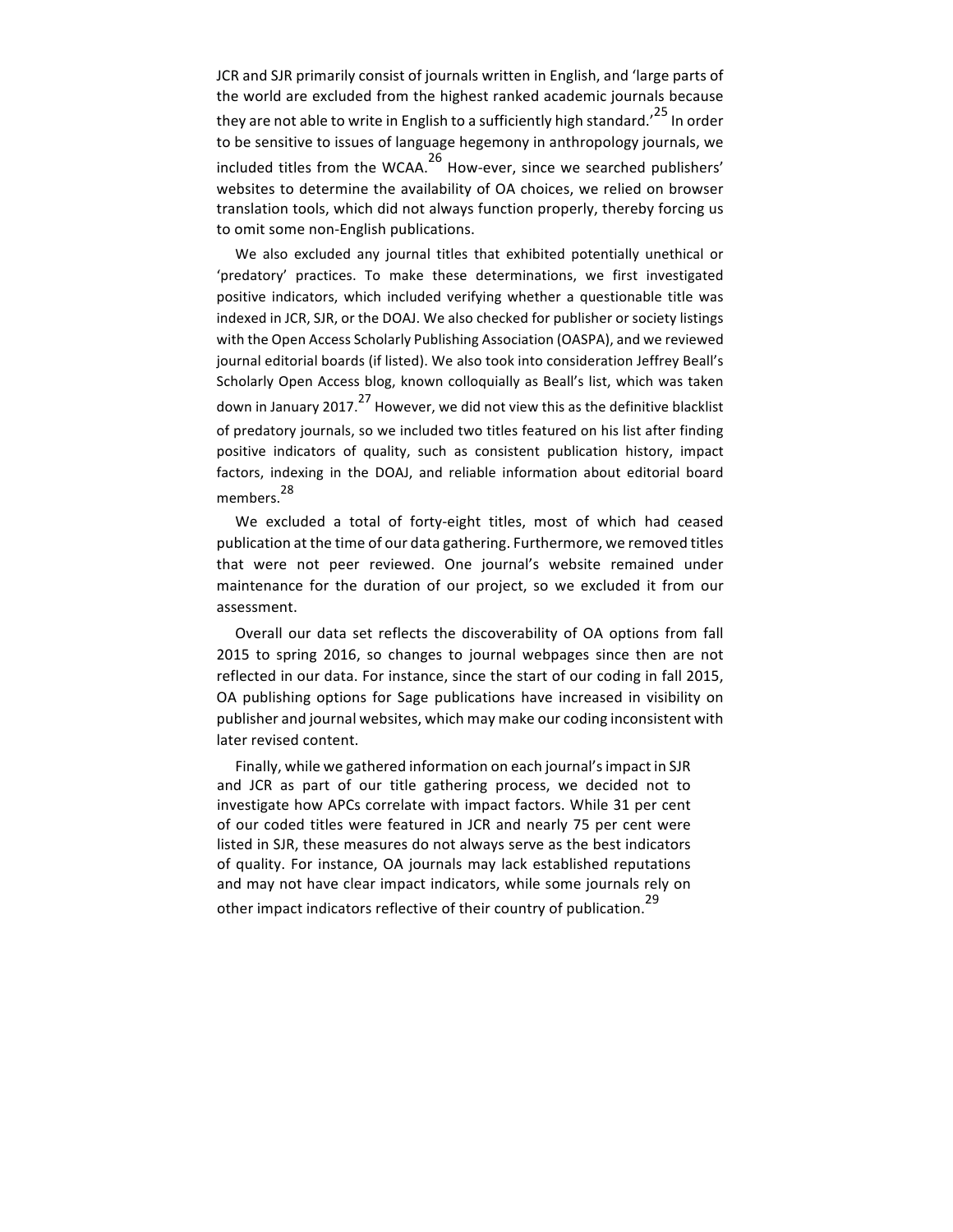In all, we assessed 377 anthropology journals. We have made these data openly available at dx.doi.org/10.6084/m9.figshare.4964894.v2.

## *Journal Coding*

As librarians who consult with researchers on scholarly communication issues, we possess knowledge of the academic publishing lexicon and ecosystem, but in order to code journal titles consistently, we needed to set aside that existing knowledge and rely on a common coding scheme to ensure objectivity. In other words, even if one of us was aware of an OA option for a subscription journal, that person, as a coder, had to apply our scheme without foreknowledge and search for visual and textual indicators of any OA options on the pertinent website(s). The website areas where one might find OA information and publishing options varied by publisher and journal. Some sites required visitors to navigate to submission guidelines that, potentially, mentioned publishing options.

Openness in publishing spans from reuse rights to author rights; however, for the purposes of this research, we focused on the OA publishing options available to authors. We used a grounded theory approach in which we individually assigned categories and themes to our data with degree of openness serving as our lens; we then compared our individual findings and built consensus around those themes to develop a coding scheme. To do this, we divided among ourselves separate subsets of titles that comprised 25 per cent of our master list, and we each coded a subset. After this initial round of coding, a second subset of titles was assigned to each coder as a method of intra-group peer review and confirmation of evaluations for subsequent coding. The six codes we assigned resulted in a scale from least-open to most-open publishing options (Table 1).

When journal websites failed to include any information on publishing options, we considered this 'non-transparent' and coded those titles as 0. If a journal indicated that it was a subscription journal open only to subscribers and did not provide authors the option to pay or apply for OA, we assigned it a 1. Since commercial publishers have increasingly moved toward a model that keeps articles closed to non-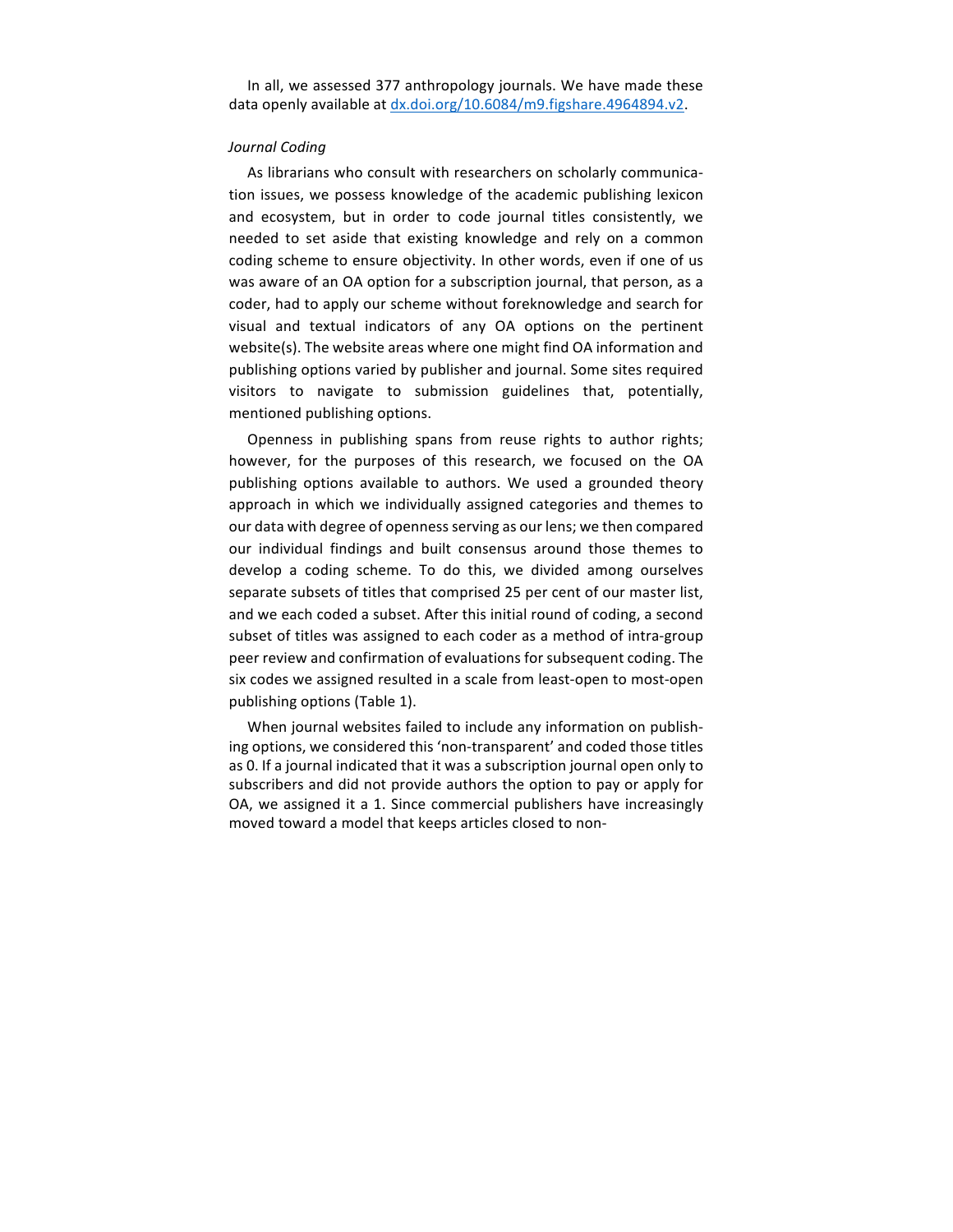#### Table 1. Coding scheme for level of openness

| Code | Description       | Definition                                                                                                                    |
|------|-------------------|-------------------------------------------------------------------------------------------------------------------------------|
| 0    | Non-transparent   | Information on publishing options not readily<br>available; assumed to be closed/subscription<br>journal<br>with no OA option |
| 1    | Closed            | Subscription journal, no obvious OA option                                                                                    |
| 2    | Open option       | Subscription journal, hybrid (not fully OA); authors<br>pay APC for OA option                                                 |
| 3    | Open with APC     | Entire journal is free to read, but authors pay APC<br>with no embargo                                                        |
| 4    | Open with embargo | Entire journal is free to read, with no APC, but<br>articles have embargo period before becoming OA                           |
| 5    | Open              | Free to read, free to publish OA (no APC or<br>embargo)                                                                       |

subscribers unless authors pay an APC to make their work OA, we assigned a 2 to this hybrid model, indicating an 'open option.' We found some journals that were fully OA to readers, but they required all authors whose articles were accepted after peer review to pay an APC. These we coded 3, 'open with APC.' Toward more open options, we encountered journals that published all content on the open Web, with the only barrier being time. In other words, these journals were OA, but the individual articles were closed to readers for an embargo period. We assigned these a code of 4. Finally, journal titles that published articles immediately without embargo and did not charge their contributors an APC were assigned a 5 as 'open.'

# **Findings**

In this section, we report the distribution of journals based on our assigned codes. We also report how APCs differed by the type of journal, with a drastic difference being found for the average APC of hybrid versus open journals.

# *Coding Distribution*

Overall, the state of OA publishing in anthropology remains limited; around 64 per cent of the journals (coded 0-2) in our data set were non-transparent about publishing options, were subscription based, or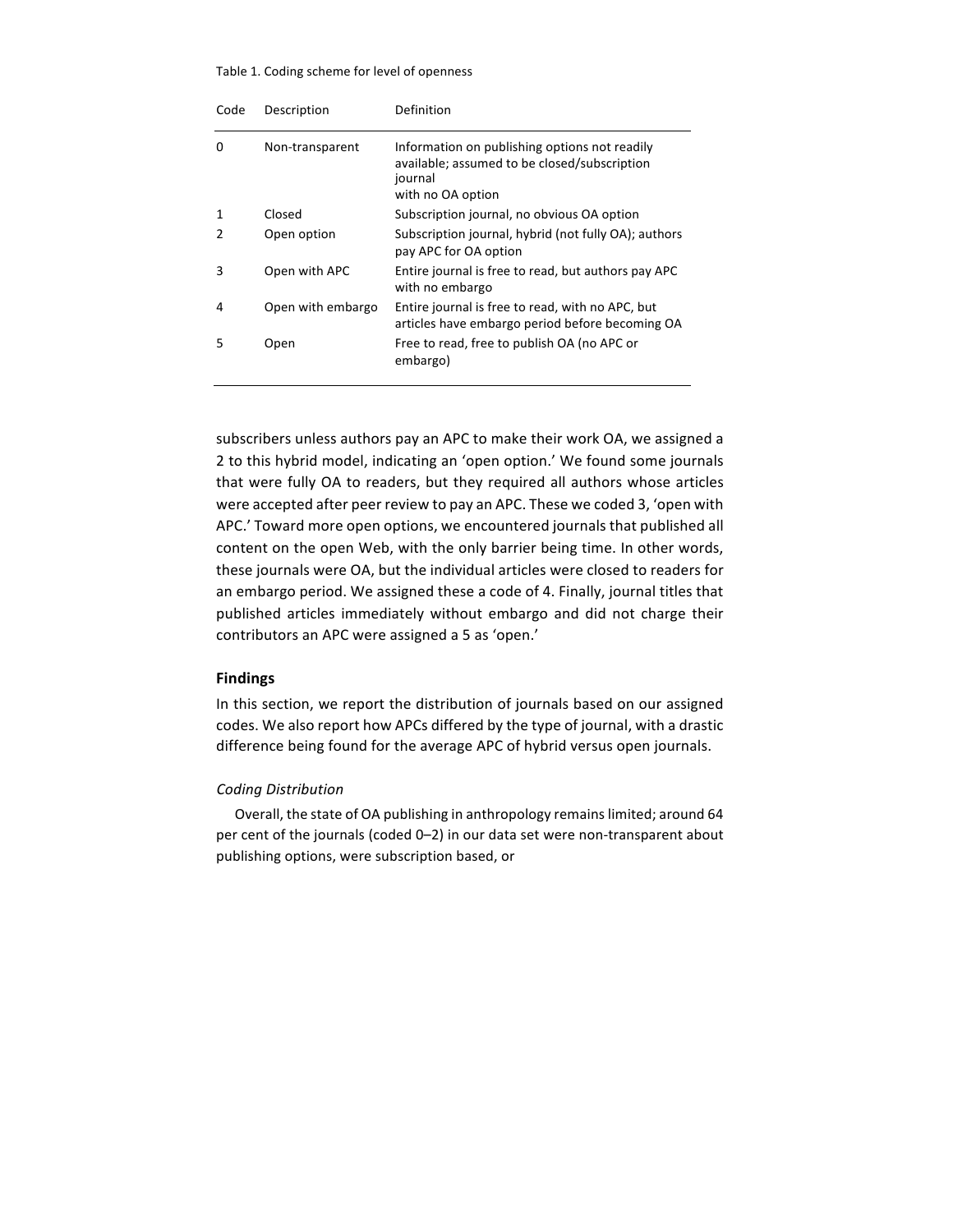

Figure 1. Openness of anthropology journals coded according to six-level scheme

followed a hybrid model (Figure 1). Some journals' websites failed to communicate any OA publishing options, suggesting that no option existed except for subscription-based toll access. It is possible that some journals may in fact give authors a choice to publish their final article openly but do not make these options apparent on their website.

The largest subset, representing around 38 per cent of journals, was coded 2. This implies that the preferred publishing model of anthropology journals is a hybrid system, where the option of publishing in OA requires that authors pay an APC to a subscription-based journal. In addition, around 24 per cent of journals were coded 1, which are subscription-based journals that provide no options for OA publishing. Some large publishers offered OA options; however, the OA language was not clearly displayed on the journal's website. The code of 0 was necessary when the publisher's webpage was unclear or nontransparent about available options. As only around 2 per cent of the data set was coded 0, it is clear that the large majority of journals provided some clear designation of OA publishing options.

While the majority of journals were coded subscription-only or hybrid, we found that the other 36 per cent were OA. This included anthropology journal titles that were fully OA (code 5), required an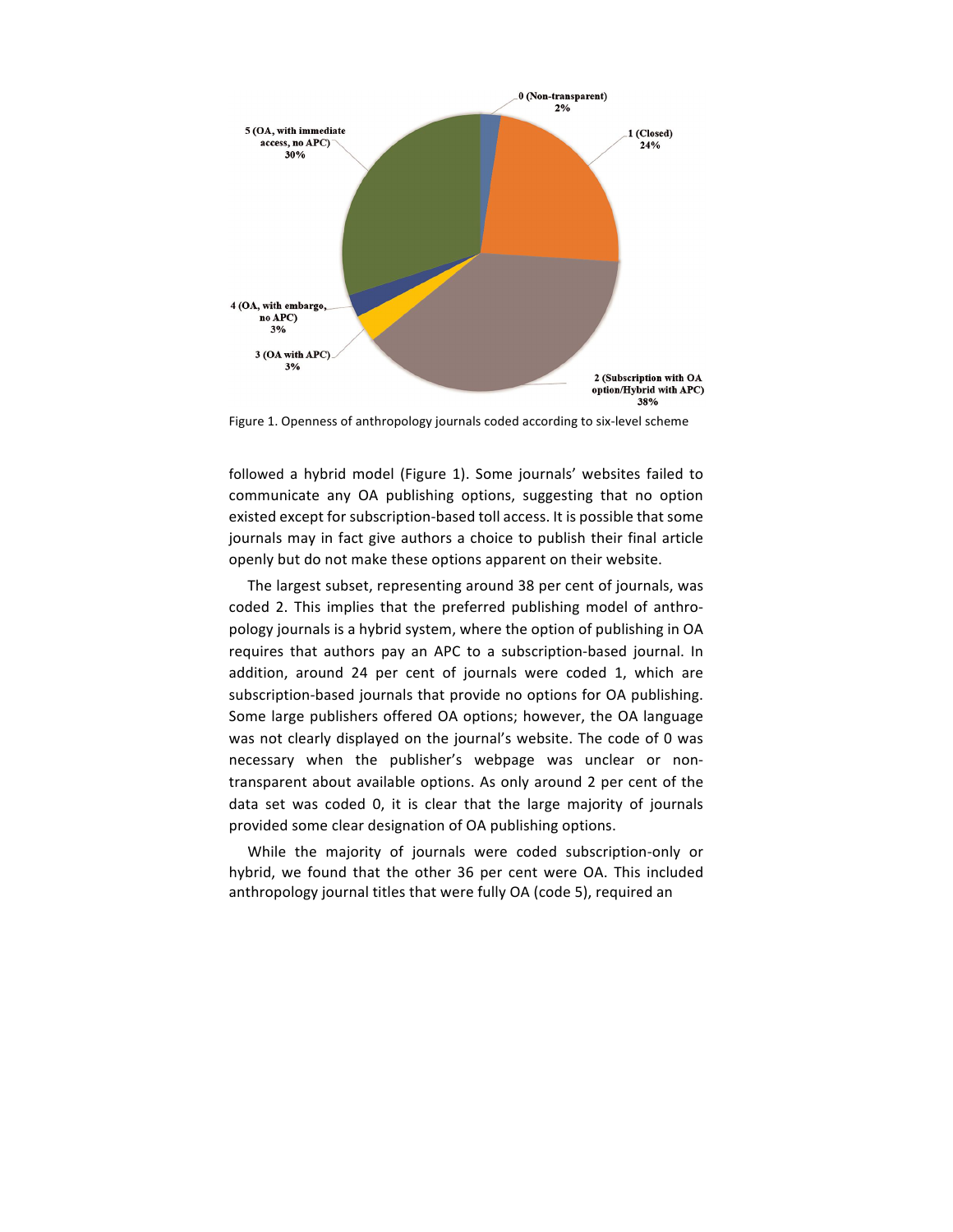

Figure 2. Average APC by type of journal

embargo period before becoming OA (code 4), or were fully OA but required an APC (code 3). The second-largest group consisted of journals coded 5, on the other end of the spectrum from closed subscription journals. These journals were completely open without APCs or embargoes and amounted to about 30 per cent of our data set. Journals coded 3 or 4 were about equal in proportion, with each representing about 3 per cent of the distribution. The codes 3 and 4 consisted of journals that were completely free to access and read but that imposed a slight burden on the author  $-$  either an APC or an embargo period prior to OA. There-fore, while subscription-only publishing models remained dominant, OA was not far behind.

## *APC Comparison*

All of the APCs were normalized and converted to a US dollars ex-change rate. Our analysis indicates that hybrid journals (code 2) had an average APC of \$2841, whereas APC-requiring OA journals had an average APC of \$713 (code 3). The average APC for hybrid journals was four times higher than that of APC-requiring OA journals (Figure 2). One would presume that OA journals rely on APCs to fund their publishing operations and might therefore charge more, whereas subscription-based journals that receive revenue from subscriptions would not need such high APCs.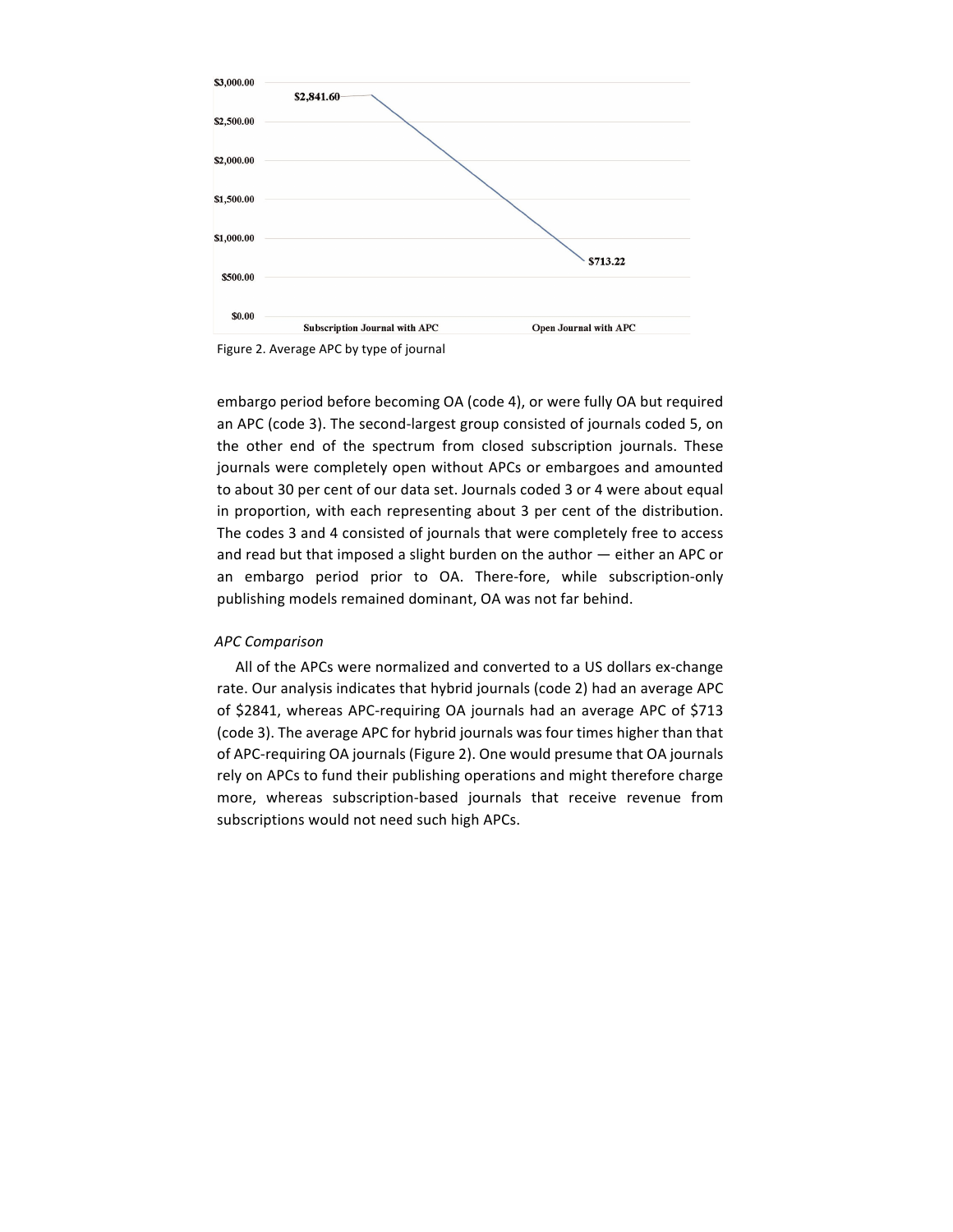

figure 3. Highest APC by type of journal

The highest recorded APC for a subscription-based journal in our sample was \$3879, whereas the highest APC for an OA journal was \$1940 (Figure 3). We found that subscription-based journals were, on average, charging much higher APCs compared to OA journals, which were charging lower APCs in their author-pay model. Finally, five journals clearly required an APC, but they asked authors to contact the publisher to learn the exact cost. In other words, transparency regarding APCs varied as well.

In order not to skew the data, we eliminated one OA journal's APC from the average, the Journal of the Anthropological Society of Oxford. At the time of our data gathering, this journal required an APC of \$0.02 to comply with the policy of the Higher Education Funding Council for England. In the website's own words, '[APCs] should be paid in cash when the author bumps into one of the Editors or anyone who knows them. Why? Because on one interpretation of the guidelines only journals charging APCs are eligible.<sup>'30</sup> This policy has since changed.<sup>31</sup>

# **Conclusions**

We conclude that a shift is required from publishers to make OA options more transparent to authors, who are increasingly required to make their research publicly available in compliance with an open scholarship ethos,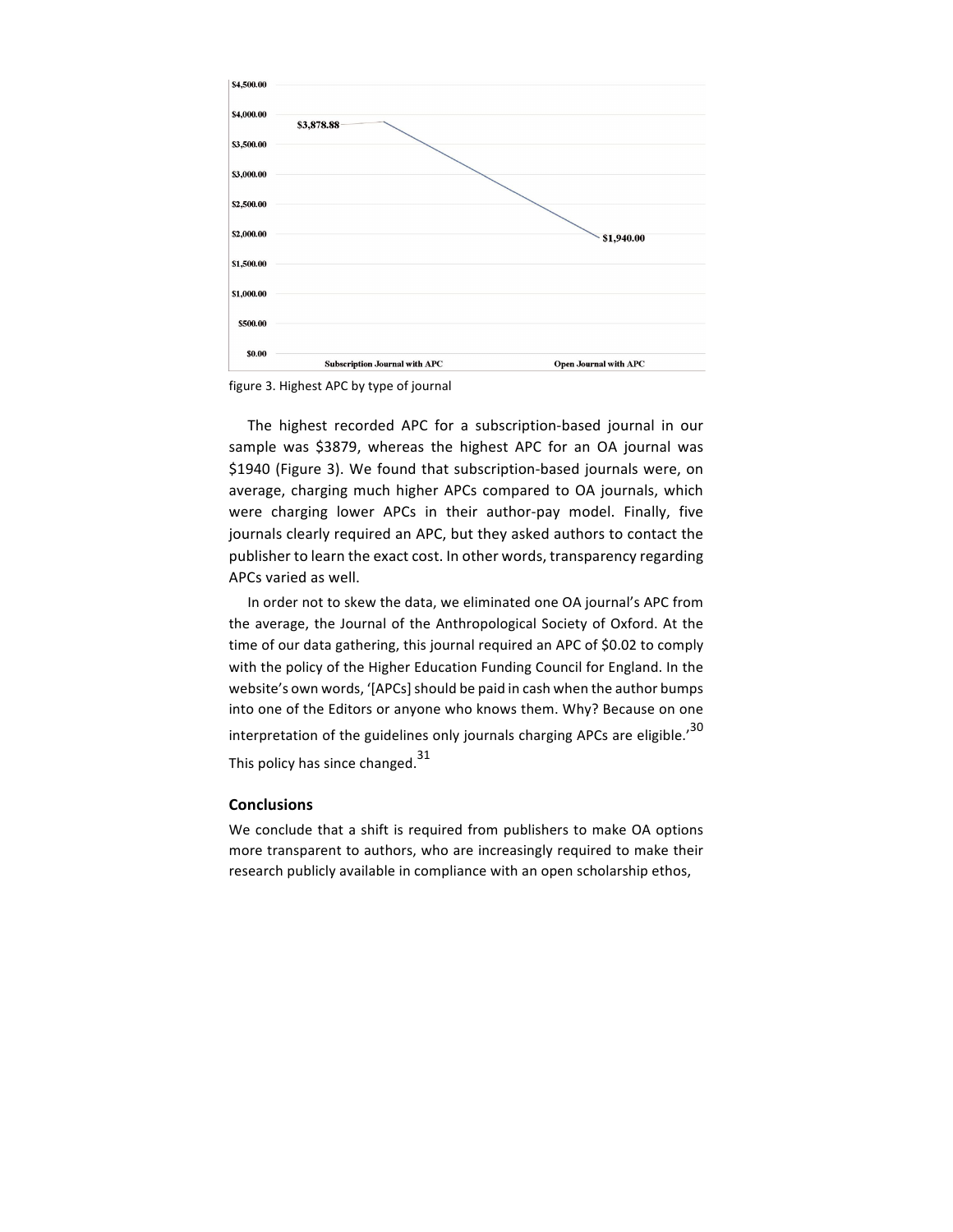and publishers need to be flexible toward these needs. Through our analysis, we see that the scholarly communication ecosystem for anthropology leans toward closed and hybrid models, showing that continued efforts to support OA models are required. In the field of anthropology, an open ethos continues to grow, making OA, author rights, and reuse important motivators for assessing journals. Despite this growing attraction to OA options, anthropology scholars have limited options for OA publication. Publishers of anthropology journals prefer the subscription and author-pay hybrid models, as our data indicate.

Anthropology research tends to be funded by a wide variety of funders, including both public and private sources, with many requiring OA publishing. This includes federal funders such as the NIH and the National Science Foundation (NSF) and private funders such as the Gates Foun-dation.<sup>32</sup> In a 2011 hearing before the Subcommittee on Research and Science Education (of the House Committee on Science, Space, and Technology), the NSF's Social, Behavioral, and Economic Sciences (SBE) section reported that the SBE supports approximately 58 per cent of federally funded basic research in academic institutions in the social, behavioral, and economic science fields.  $33$ While this NSF section includes many social science specialties, the statement suggests that some anthropology research does have financial support that comes with an OA mandate for federally supported research outcomes.

Complicating the matter of taxpayer-funded research is the problematic nature of subscription journals with an OA option that requires payment of an APC. With APCs, federally funded research often results in multi-ple payments to the publisher.<sup>34</sup> In some disciplines, and depending on the federal agency, portions of taxpayer-funded grants can be used to pay APCs.<sup>35</sup> However, this money could be used more effectively in the research process instead of subsidizing a double-dipping effect. That is, in many cases publishers receive payment to make an article OA and receive a second payment in the form of a subscription to the journal, oftentimes from taxpayer-funded libraries.  $36$  Why should taxpayers be responsible to publishers for payment on both ends of the research process? This is a central question in the OA debate and undoubtedly will continue as long as publishers charge authors to publish research outcomes.

We conclude that publishers should be more transparent regarding publishing choices and policies by providing straightforward information on OA options to potential authors. Further, we find that in the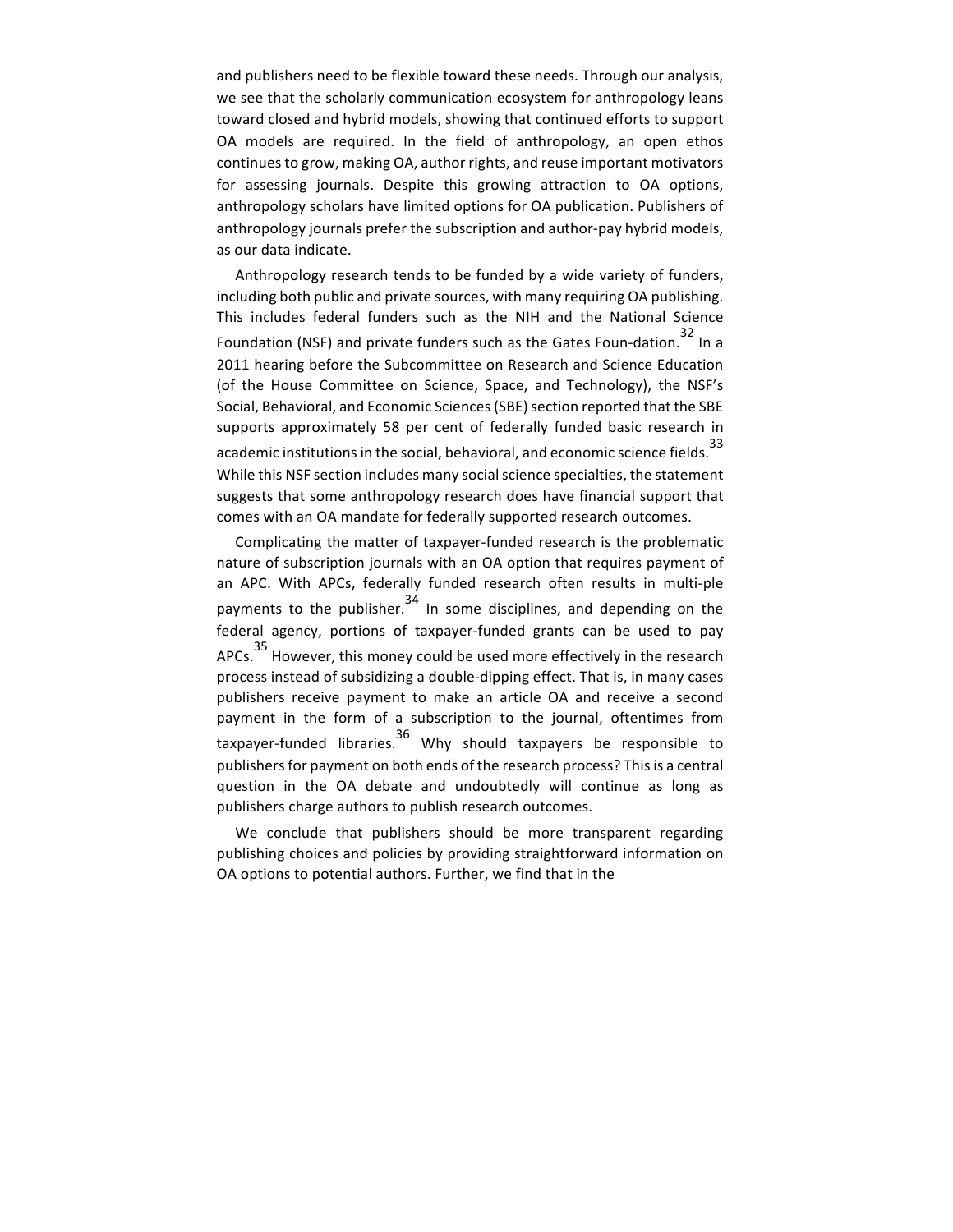anthropological scholarly communication ecosystem, hybrid journal APCs are more expensive than those for fully OA journals, thus contradicting the assumption that gold OA is more costly to researchers.

Researchers find themselves in a quandary when faced with a need to publish in prestigious publishing outlets and with a moral obligation to support free and open information.<sup>37</sup> The AAA, and especially the Society for Cultural Anthropology within it, acknowledges that this is often overshadowed by misunderstandings of OA within the discipline. However, the AAA is seeking a balance between financing OA journals with grants that would otherwise fund individual APCs, and funding publishing operations with society membership fees. Cost shifting from the subscriber to the author is not a sufficient model to promote open-ness of research and data. A non-profit scholarly society's OA journals with APCs are a slightly different take on the past model of page fees. In some ways, even with OA from APCs, publishers may be using taxpayer-funded research by claiming that 'free to read' is worth the extra expense of the funding agency. The 'closed' option, when dissected, might suggest that many society publishers are choosing this option to retain their source of revenue through journal subscriptions. Finally, it seems that policies and procedures remain outdated and have not kept pace with an evolving research ethos that promotes open scholarship practices. As Boellstorff notes, 'There is a fundamental contradiction between the often-repeated goal of making anthropology more public and relevant on the one hand and the lack of OA on the other hand.<sup>'38</sup>

#### *Future Research*

Although this research surveyed the OA options available to authors in anthropology, the most straightforward expansion of this study would be to include other disciplines. We hope this article will give subject-area specialist librarians a model by which to conduct a similar assessment for their chosen discipline. While we focused on general openness, as well as APCs and embargoes, future studies could expand to include publishers' communication of copyright options, reuse rights, and archiving rights, as Vandegrift and Bowley did in their study of library science journals.

Another direction for future research could compare the four fields of anthropology - biological anthropology, cultural anthropology, linguistic anthropology, and archaeology  $-$  or examine each field on its own.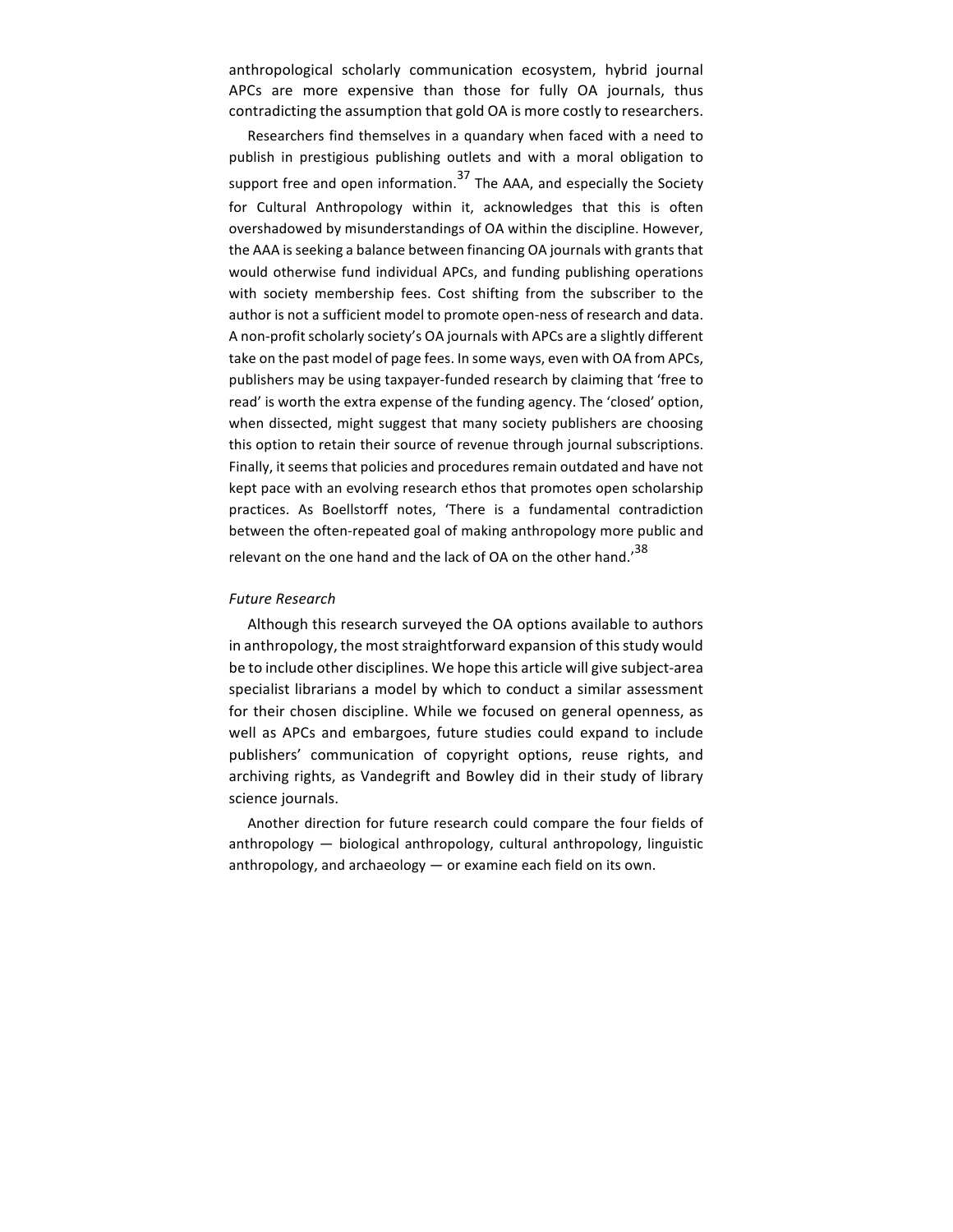Further research into the specialties within the discipline will provide a more granular review of the willingness of scholars and journals to support OA publication. It would be worth investigating how anthropologists have secured funding for OA publications and if indeed they have sufficient funds to pay APCs, be they funded by federal grants or by OA subventions from their institutions. Another point to consider is that OA policies and funding models to meet mandates differ among countries; such variations may influence local disciplinary scholarly communication ecosystems. As such, geographical and economic comparisons of OA journals may be a worthy direction for exploration.

Finally, at the time of writing, our data reflect what we could gather in late 2015 and early 2016; since then, our sources of journal lists may have been updated. Furthermore, publisher websites continue to evolve, whether in content or structure; as such, additional research could be conducted to compare our findings with updated data.

## *Acknowledgements*

Many thanks to Juliann Couture, Social Sciences Librarian at the University of Colorado Boulder, for her insightful feedback, and to Andrew Johnson, Data Management Librarian at the University of Colorado Boulder, for his time and expertise in guiding us on best practices for data reproducibility.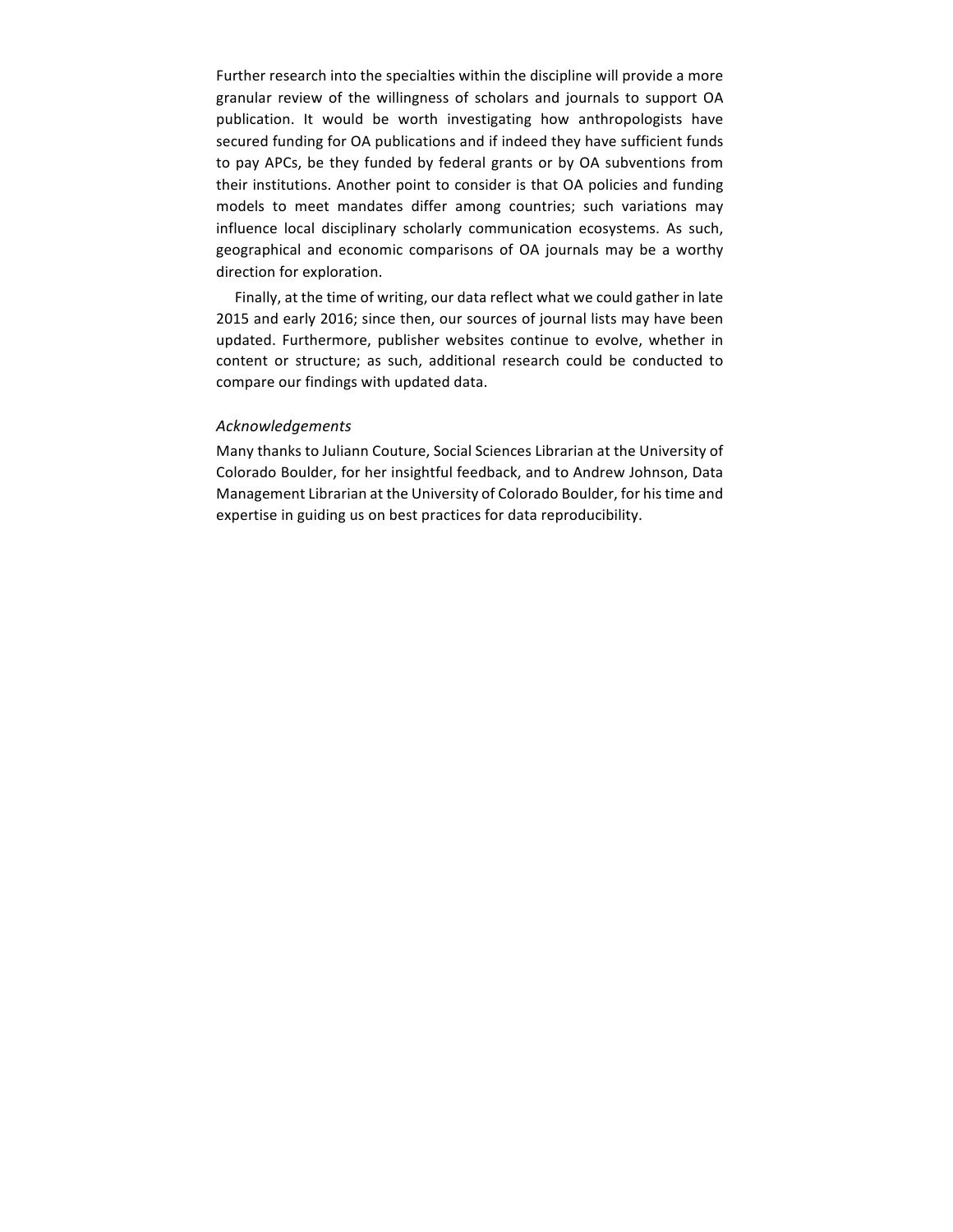#### **Notes**

- 1. T. Boellstorf, 'Why the AAA Needs Gold Open Access,' American Anthropologist 114 (2012): 389–93.
- 2. B. Weiss, 'Open Access and the Transformation of Academic Publishing: A View from Cultural Anthropology,' Parameters, September 20, 2016, http://parameters. ssrc.org/2016/09/open-access-and-the-transformation-ofacademic-publishing-a-view-from-cultural-anthropology/.
- 3. A. Jiménez, A. Corsín, D. Boyer, J. Hartigan, and M. de la Cadena, 'Open Access: A Collective Ecology for AAA Publishing in the Digital Age,' *Cultural* Anthropology, May 27, 2015, https://culanth.org/fieldsights/684-open-access-acollective-ecology-for-aaa-publishing-in-the-digital-age.
- 4. Ibid.
- 5. Ibid.
- 6. M. Chibnik, 'Open Access,' *American Anthropologist* 117 (2015): 225– 28, doi:10.1111/aman.12231.
- 7. M. Vandegrift and C. Bowley, 'Librarian, Heal Thyself: A Scholarly Communication Analysis of LIS Journals,' In the Library with the Lead Pipe (April 23, 2014), http://www.inthelibrarywiththeleadpipe.org/2014/healthyself/.
- 8. SPARC, PLOS, and OASPA, 'HowOpenIsIt: Open Access Spectrum,' 2014, https://www.plos.org/how-open-is-it. SPARC stands for the Scholarly Publishing and Academic Resources Coalition.
- 9. T. Leeper, 'Elsevier Purchase SSRN: Social Scientists Face Questions over Whether Centralised Repository Is in Their Interests,' LSE Impact of Social Sciences (blog), May 18, 2016, http://blogs.lse.ac.uk/impactofsocialsciences/2016/ 05/18/elsevierpurchase-ssrn-social-scientists-face-questions-over-whether-centralised-repositoryis-in-their-interests/.
- 10. S. Chrisomalis, 'Talking about Impact: A Handbook for Pre-Tenure Humanists and Social Scientists,' Anthropology Faculty Research Publications, January 1, 2016, http://digitalcommons.wayne.edu/anthrofrp/2.
- 11. C. Kelty, M. Fischer, A. Golub, J. Jackson, K. Christen, M. Brown, and T. Boellstorff, 'Anthropology of/in Circulation: The Future of Open Access and Scholarly Societies,' Cultural Anthropology 3 (2008): 559-88.
- 12. See, for instance, Nature Publishing Group, 'Author Insights 2015 Survey,' September 23, 2015, doi:10.6084/m9.figshare.1425362.v7; R. Serrano-Vicente, R. Melero, and E. Abadal, 'Open Access Awareness and Perceptions in an Institutional Landscape,' Journal of Academic Librarianship 42, no. 5 (2016): 595-603.
- 13. A. Allison, D. Boyer, and C. Piot, 'Financing Open Access: Introducing Friends of Cultural Anthropology,' Cultural Anthropology 31 (2016): 159-61, https://culanth. org/articles/804-financing-open-access-introducing-friends-of.
- 14. S. Dyas-Correia, ' SCOAP3 and Open Access,' Serials Review 35 (2009): 264–71.
- 15. See Open Access Academy, 'Types of Open Access,' 2016,

http://web.archive.org/web/20160911055742/http://www.oaacademy.org/typ es-of-open-access.html;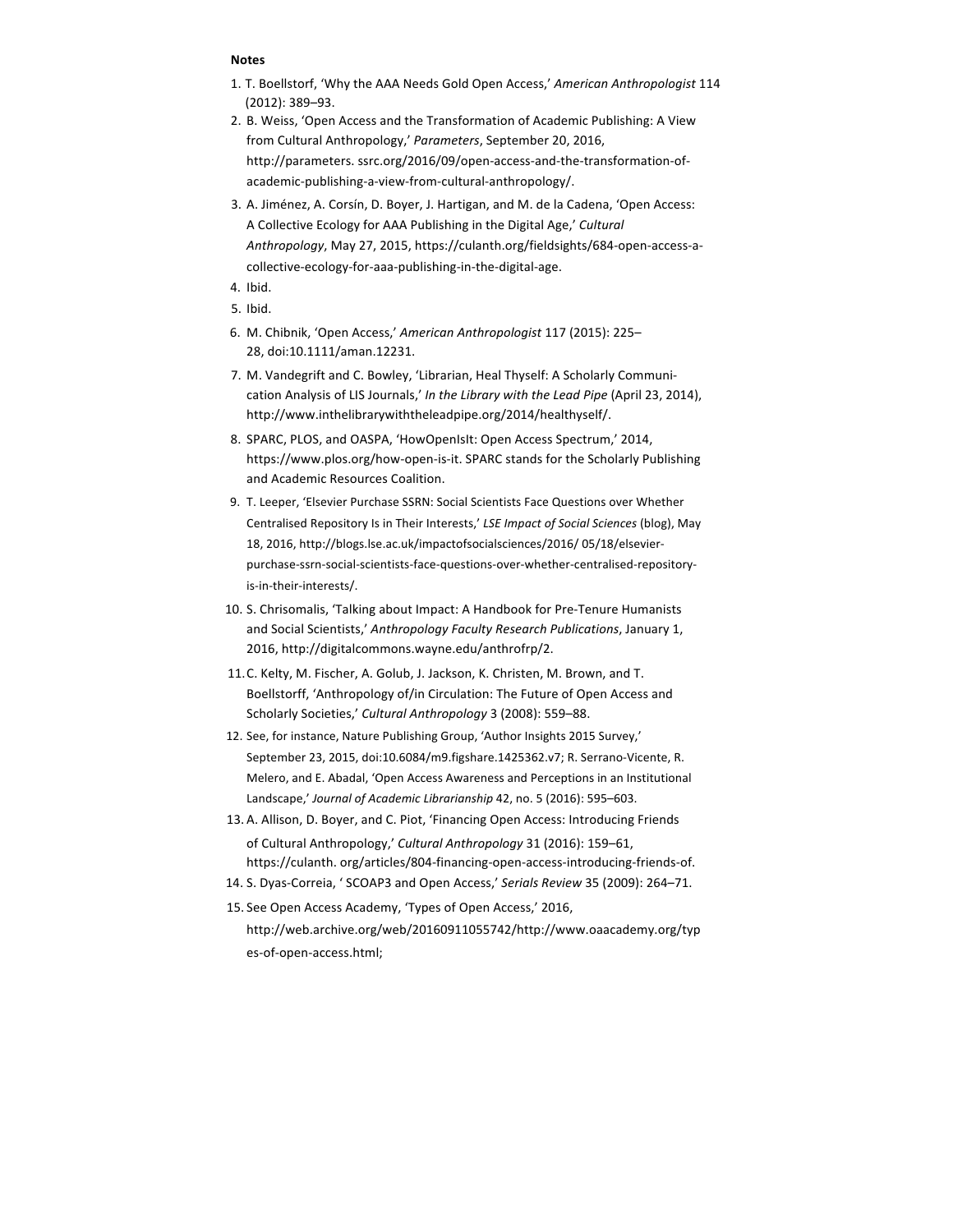P. Suber, 'Open Access Overview,' last modified December 5, 2015, http://legacy.earlham.edu/~peters/fos/overview.htm.

- 16. National Institutes of Health, 'NIH Public Access Policy Details,' last modified March 25, 2016, https://publicaccess.nih.gov/policy.htm.
- 17. Springer Science+Business Media, ' Open Choice: Springer Adds New Publication Model,' July 1, 2004, http://www.springer.com/about+springer/media/pressreleases%3FSGWID=0-11002-2-803577-0.
- 18. R. Van Noorden, 'The True Cost of Science Publishing,' Nature 495 (March 2013): 426-9, http://psgsc.wisc.edu/wp-content/uploads/sites/89/2012/09/van-Noorden-2016-.pdf.
- 19. R. Poynder, 'Open Access: What Price Affordability?,' *Ecancermedicalscience* (December 2014): 1-3.
- 20. J. Jackson and R. Anderson, 'Anthropology and Open Access,' Cultural Anthro*pology* 29, no. 2 (2014): 236-63.
- 21. D. Solomon and B. Björk, 'A Study of Open Access Journals Using Article Processing Charges,*' Journal of the American Society for Information Science & Technology* 63, no. 8 (August 2012): 1485–95.
- 22. W. Crawford, 'Starting Dates and the Gold Rush,' Library Technology Reports 51, no. 6 (August 2015): 18–21.
- 23. D. Solomon and B. Björk, ' Publication Fees in Open Access Publishing: Sources of Funding and Factors Influencing Choice of Journal,' Journal of the American Society *for Information Science & Technology* 63, no. 1 (2012): 98-107.
- 24. D. Kingsley, 'Paying for Publication: Issues and Challenges for Research Support Services,' Australian Academic & Research Libraries 45, no. 1 (2014): 262-81.
- 25. D. Zeitlyn and S. Lyon, 'Varieties of Openness and Types of Digital Anthropology,' *Durham Anthropology Journal* 18, no. 2 (2012): 97–111.
- 26. D. Miller, ' Open Access, Scholarship and Digital Anthropology,' *HAU: Journal of Ethnographic Theory* 2 (2012): 385–411.
- 27. J. Beall, 'Beall's List: Potential, Possible, or Probable Predatory Scholarly Open-Access Publishers,' last modified December 31, 2016, http://web.archive.org/web/20170112125427/https://scholarlyoa.com/publishers . Beall voluntarily shut down his blog in early 2017. His discontinued list now only exists on mirror sites online and has been recreated as Cabell's New Predatory Journal Blacklist.
- 28. For more on journal quality assessment, see M. Berger and J. Cirasella, 'Beyond Beall's List: Better Understanding Predatory Publishers,' College & Research *Libraries News* 76, no. 3 (2015): 132-5.
- 29. For more on comparing impact factors between OA and subscription journals, see B. Björk and D. Solomon, 'Open Access versus Subscription Journals: A Comparison of Scientific Impact,' BMC Medicine 10 (2012): 73, doi:10.1186/1741-7015-10-73.